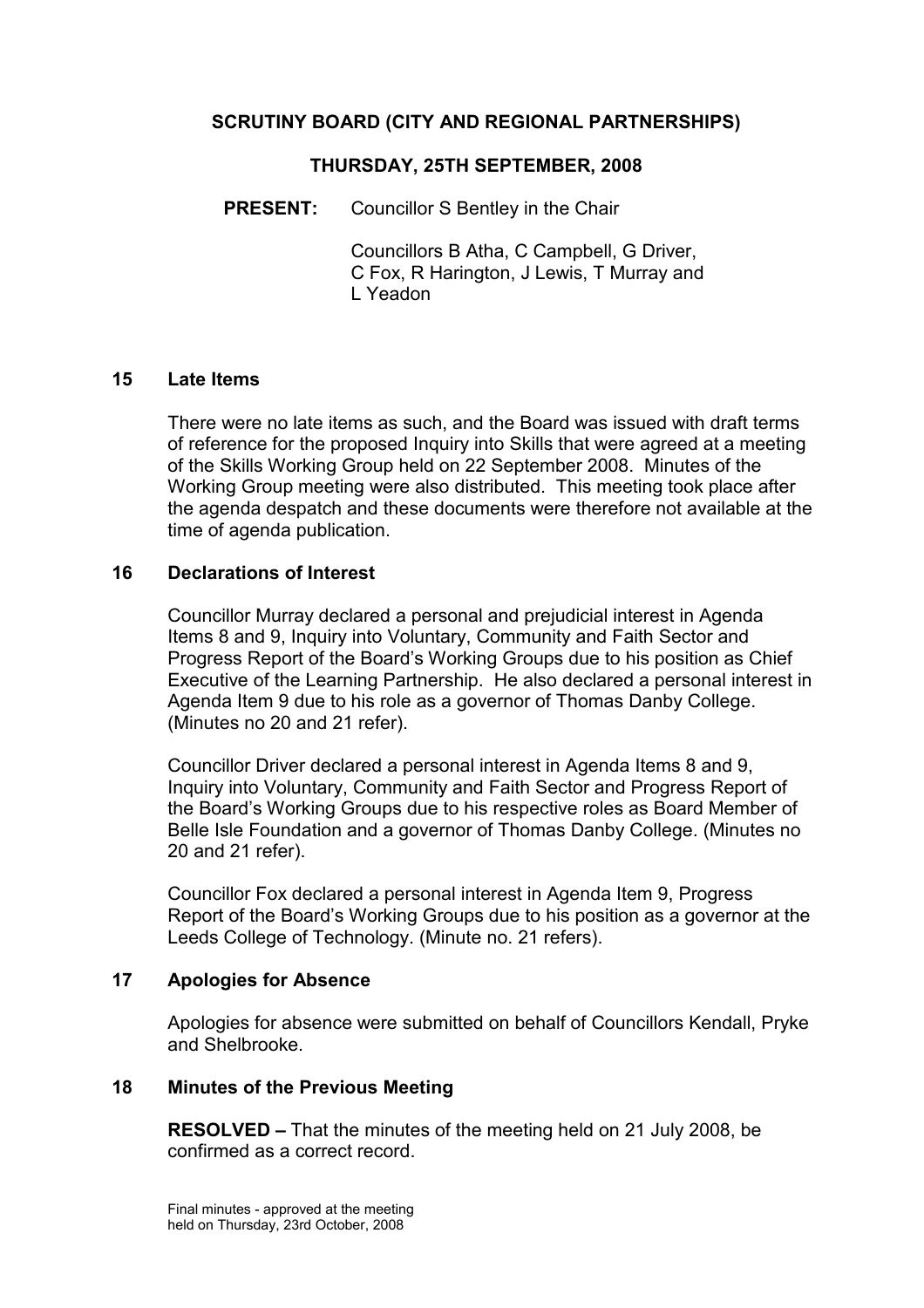### 19 Regional Governance Arrangements

The Head of Scrutiny and Member Development submitted a report following a request of the Board to be provided with information on current regional governance arrangements. The report provided an overview of current regional bodies and proposals for future arrangements including the process of leading to a Single Integrated Regional Strategy for the region.

The Chair welcomed Catherine Hall, Senior Project Officer, Chief Executive's Department to the meeting.

The Board was informed of the Government's Subnational Review of Economic Development and Regeneration (SNR) and that a government response to this review had been expected this week but no announcement had been made at the time of today's meeting. The intention of the SNR was to introduce greater devolution and delegation to ensure decision making was carried out at the right level; the subsidiarity principle. It was not anticipated that the Government would be overly prescriptive in how governance arrangements would be implemented within each region.

It was stressed that the outline detailed in the report on the transitional arrangements post SNR were proposals from the region at this stage and that this may change once the Government's position becomes known.

In response to Members questions and comments, the following issues were discussed:

- Scrutiny arrangements at a parliamentary, regional and Leeds City Region level. In respect of the Leeds City Region it was reported that the Leeds City Region Leader's Board, had considered 5 options for scrutiny and it had opted to maintain the current arrangements of each authority holding their own Leader to account for decisions made at the Leaders' Board but that this was to be reviewed in April 2009.
- Financial Costs of the new arrangements and it was reported that though this was not explicitly stated, it was envisaged that regional changes would be cost neutral.
- Democratic accountability.
- Leeds City Council's contribution to Local Government Yorkshire and the Humber and the Yorkshire and Humber Regional Assembly and it was reported that currently the contributions are £110k p.a. and £33k p.a. respectively.
- The process of developing the new integrated regional strategy and its possible effect on individual wards.
- Local Transport Bill and the decision of the Leeds City Region Leaders' Board to initiate a review of transport governance arrangements in the Leeds City Region in response to the Local Government transport Bill and the proposed creation of integrated transport authorities.

The Chair thanked Catherine Hall for her attendance.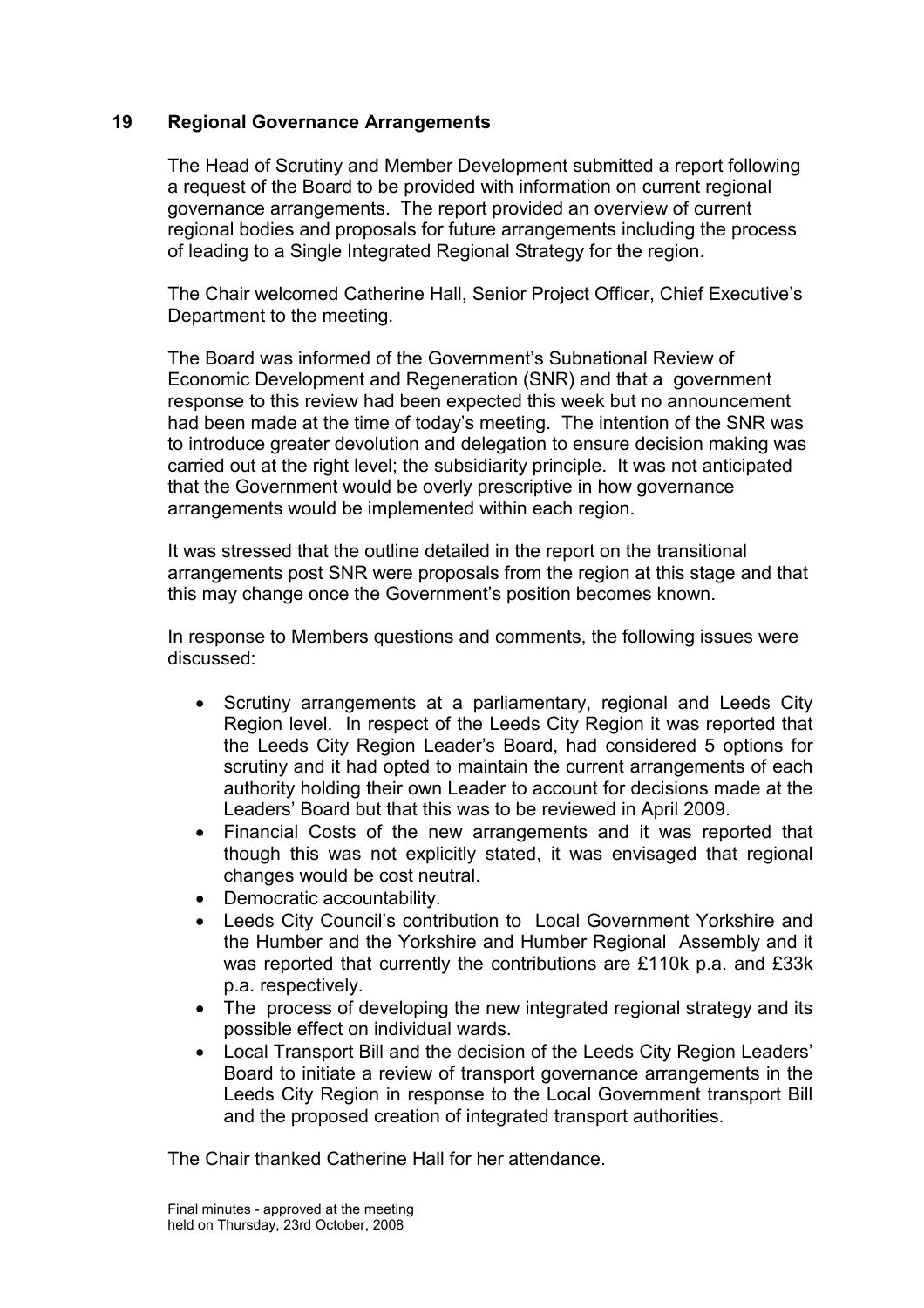## RESOLVED –

- (1) That the report be noted.
- (2) That the Principal Scrutiny Adviser arrange for Members of the Board to be provided with a link to the minutes and agendas of the Leeds City Regions Leaders' Board.
- (3) That the Senior Project Officer provide the Board with information on comparative scrutiny activity being undertaken in the Leeds City Region.

(Councillor Lewis declared a personal interest in this item due to his members hip of the Yorkshire and Humber Employers Committee).

## 20 Inquiry into Voluntary, Community and Faith Sector - Session 1

The Head of Scrutiny and Member Development submitted a report regarding the Board's Inquiry into the Voluntary Community and Faith Sector (VCFS). Attached was the terms of reference for the inquiry along with a report of the Chief Regeneration Officer which focussed on how the VCFS supported Council engagement activity.

The Chair welcomed the following to the meeting:

- Sue Wynne, Head of Regeneration, Policy and Planning, Environment and Neighbourhoods
- Keith Lander, Deputy Area Manager, Environment and **Neighbourhoods**
- Matthew Lund, Corporate Consultation Manager, Chief Executive's Unit

It was reported that there were over 3,000 VCFS organisations across Leeds who all make a valuable contribution to services across the city. There was however, concern that some organisations could be competing against each other and instances of services being duplicated.

Sue Wynne addressed the meeting. She brought Members attention to potential opportunities and challenges of working with the VCFS organisations to enhance community engagement. A community engagement sub group had been established which included representatives of Leeds Voice, Leeds City Council and VCFS organisations. It was reported that there was a diverse range of VCFS organisations which required a varying range of resources and that the VCFS was encouraged to work collaboratively.

More work was planned with the VCFS to look at resourcing issues. There had been significant changes to funding with the end of SRB and NRF funding and there was a need to ensure that the VCFS was business ready for commissioning activities.

In response to Members questions and comments, the following issues were discussed: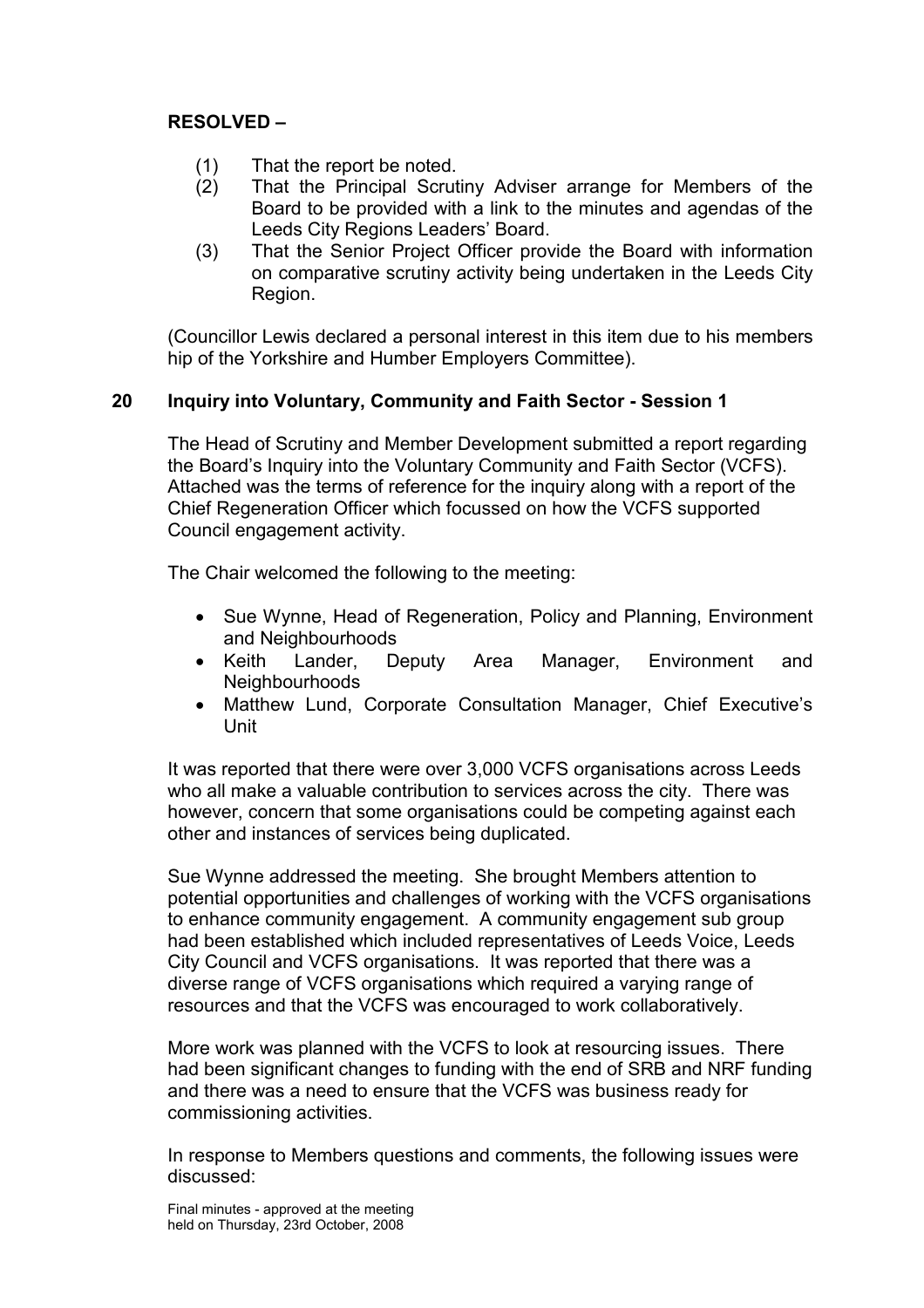- Advice was available through the Council's and Leeds Initiative's websites on funding and commissioning issues.
- £109 million in financial assistance was provided in Leeds for VCFS organisations. Members of the Board requested details..
- Concern was expressed that some smaller organisations would not have the capacity to compete under the commissioning process. It was reported that the level of information required from organisations would be appropriate for the level of funding and risk involved.
- Area Management teams supported VCFS organisations of all sizes. Support was available to assist with capacity building and also for new organisations.
- Monitoring of spending where grants have been made or services commissioned.
- How VCFS organisations could work together. An example of a federation of voluntary organisations that operated in Hull was given and the economic and empowerment advantages this brought.
- Getting organisations to operate as social enterprises and the funding available for this.
- Matthew Lund explained his role and how the co-ordination of engagement activity was being considered across Leeds. It was suggested that he gave the 'Talking Point' presentation to the Board.

The Chair thanked those present for their attendance.

# RESOLVED –

- (1) That the report be received as Session 1 of the Board's inquiry.
- (2) That in accordance with Session 2 of the terms of reference for this Inquiry the Director of Leeds Voice and a representative of a VCFS organisation be invited to the next meeting of the Scrutiny Board (City and Regional Partnerships) to discuss relevant issues using case studies.
- (3) That Members of the Board be provided with a breakdown of the financial assistance which the Council makes to the VCFS from the latest audited approved accounts.
- (4) That the 'Talking Point' presentation be made at the pre meeting of the Board on the 23rd October 2008.

# 21 Progress Report of the Board's Working Groups

The Head of Scrutiny and Member Development submitted a report which gave Members a progress report on the Board's Working Groups. Appended to the report was a copy of the notes of the meeting of the Skills Working Group held on 3 July 2008 and draft terms of reference for the Inquiry into Skills were also distributed.

The Chair welcomed Rob Norreys, Head of Regional Policy to the meeting for this item.